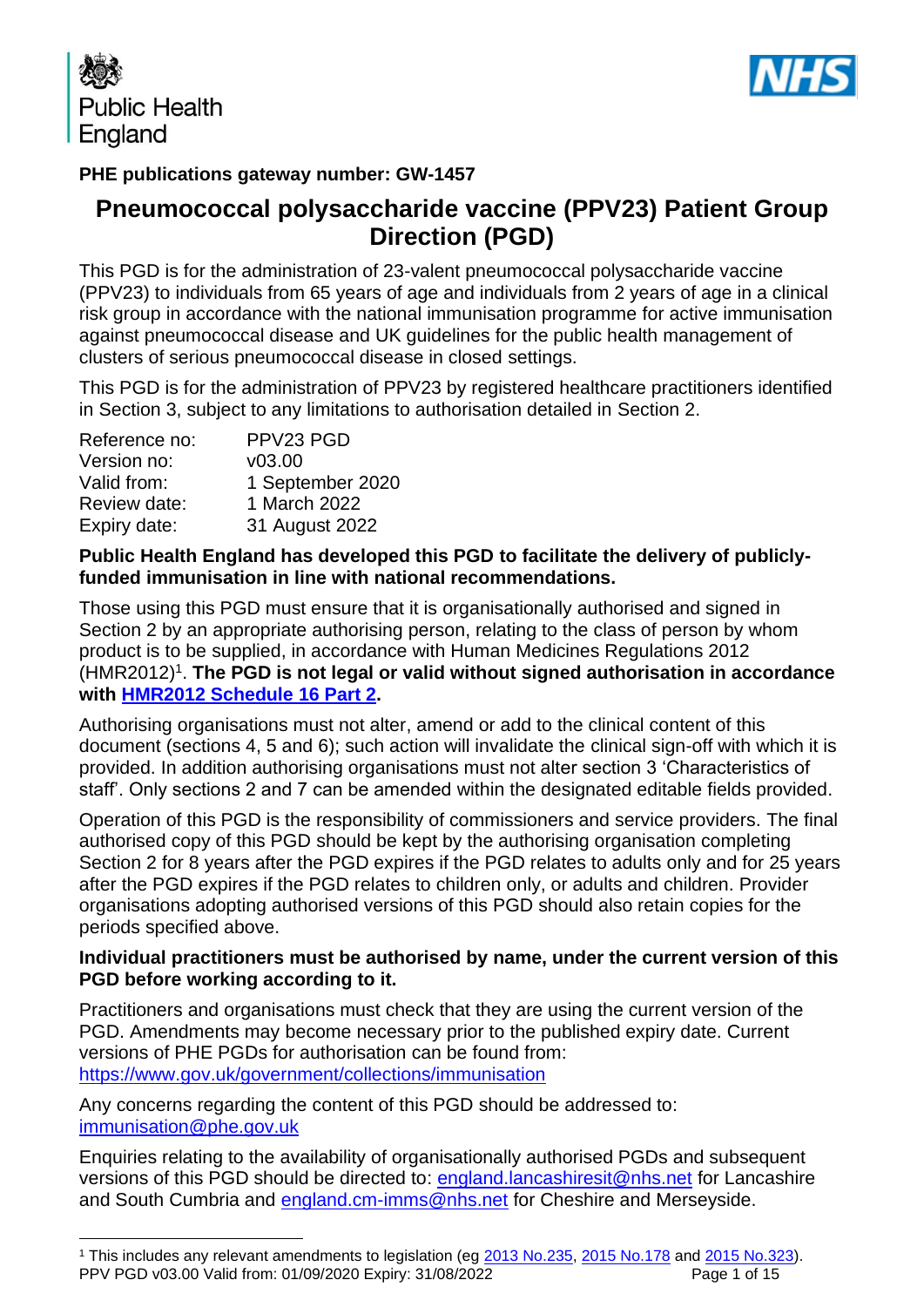# **Change history**

| <b>Version</b><br>number | <b>Change details</b>                                                                                                                                                                                                                                                                                                                                                                                                                                                                                                                                                                                                                                               | <b>Date</b>          |
|--------------------------|---------------------------------------------------------------------------------------------------------------------------------------------------------------------------------------------------------------------------------------------------------------------------------------------------------------------------------------------------------------------------------------------------------------------------------------------------------------------------------------------------------------------------------------------------------------------------------------------------------------------------------------------------------------------|----------------------|
| V01.00                   | New PHE PGD template                                                                                                                                                                                                                                                                                                                                                                                                                                                                                                                                                                                                                                                | 01 September<br>2016 |
| V <sub>02.00</sub>       | PPV PGD amended to:<br>include vaccination in accordance with UK guidelines<br>for the public health management of clusters of serious<br>pneumococcal disease in closed settings<br>include 64 year olds who may be immunised during the<br>influenza season and who will turn 65 years by the 31<br>March<br>include both vial and pre-filled syringe presentations of<br><b>PPV</b><br>include additional healthcare practitioners in Section 3<br>refer to PHE vaccine incident guidance within the off-<br>label and storage sections<br>include minor rewording, layout and formatting changes<br>for clarity and consistency with other PHE PGD<br>templates | 08 August 2018       |
| V03.00                   | PPV PGD amended to:<br>clarify abbreviation from PPV to PPV23 as used in the<br>the Green Book.<br>recommend vaccination of contacts if not received<br>PPV23 in the preceding 12 months.<br>insert a note on immunisation of welders in the<br>inclusion section and remove mention elsewhere<br>update off-label section in line with revised SPC<br>include minor rewording, layout and formatting changes<br>for clarity and consistency with other PHE PGD<br>templates                                                                                                                                                                                        | 19 May 2020          |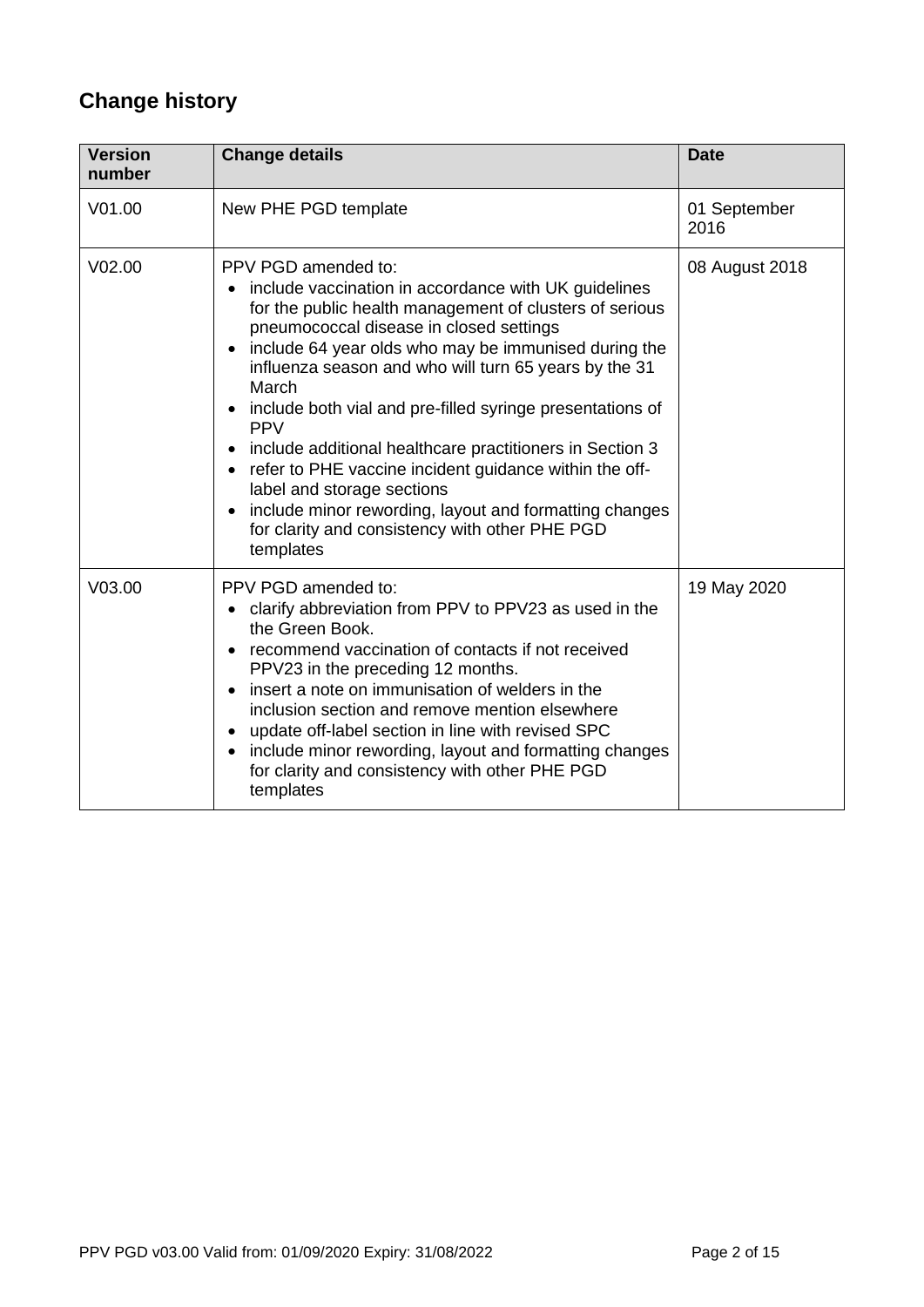## **1. PGD development**

This PGD has been developed by the following health professionals on behalf of Public Health England:

| Developed by:                                      | <b>Name</b>                                                                                      | <b>Signature</b> | <b>Date</b> |
|----------------------------------------------------|--------------------------------------------------------------------------------------------------|------------------|-------------|
| <b>Pharmacist</b><br>(Lead Author)                 | Elizabeth Graham<br>Lead Pharmacist, Immunisation and<br>Countermeasures, PHE                    |                  | 20/05/2020  |
| <b>Doctor</b>                                      | Mary Ramsay<br>Consultant Epidemiologist and<br>Head of Immunisation and<br>Countermeasures, PHE | Ramson<br>Many   | 17/06/2020  |
| <b>Registered Nurse</b><br>(Chair of Expert Panel) | David Green<br>Nurse Consultant, Immunisation<br>and Countermeasures, PHE                        |                  | 21/05/2020  |

This PGD has been peer reviewed by the PHE Immunisations PGD Expert Panel in accordance with PHE PGD Policy. It has been ratified by the PHE Medicines Management Group and the PHE Quality and Clinical Governance Delivery Board.

## **Expert Panel**

| <b>Name</b>         | <b>Designation</b>                                                                                                                                                          |  |
|---------------------|-----------------------------------------------------------------------------------------------------------------------------------------------------------------------------|--|
| Nicholas Aigbogun   | Consultant in Communicable Disease Control, Public Health England,                                                                                                          |  |
| <b>Ed Gardner</b>   | Advanced Paramedic Practitioner/Emergency Care Practitioner,<br>Medicines Manager, Proactive Care Lead                                                                      |  |
| Michelle Jones      | Senior Medicines Optimisation Pharmacist, NHS Bristol North<br>Somerset & South Gloucestershire CCG                                                                         |  |
| Shamez Ladhani      | Consultant Epidemiologist, Public Health England                                                                                                                            |  |
| Jacqueline Lamberty | Lead Pharmacist Medicines Management Services, Public Health<br>England                                                                                                     |  |
| Vanessa MacGregor   | Consultant in Communicable Disease Control, Public Health England,<br><b>East Midlands Health Protection Team</b>                                                           |  |
| Alison Mackenzie    | Consultant in Public Health Medicine, Screening and Immunisation<br>Lead, Public Health England (South West) / NHS England and NHS<br><b>Improvement South (South West)</b> |  |
| Gill Marsh          | Senior Screening and Immunisation Manager, Public Health England /<br>NHS England and NHS Improvement (North West)                                                          |  |
| Lesley McFarlane    | Screening and Immunisation Co-ordinator, Public Health England /<br>NHS England and NHS Improvement (Central Midlands)                                                      |  |
| <b>Tushar Shah</b>  | Pharmacy Advisor, NHS England and NHS Improvement (London<br>Region)                                                                                                        |  |
| <b>Sharon Webb</b>  | Programme Manager / Registered Midwife, NHS Infectious Diseases<br>in Pregnancy Screening Programme, Public Health England                                                  |  |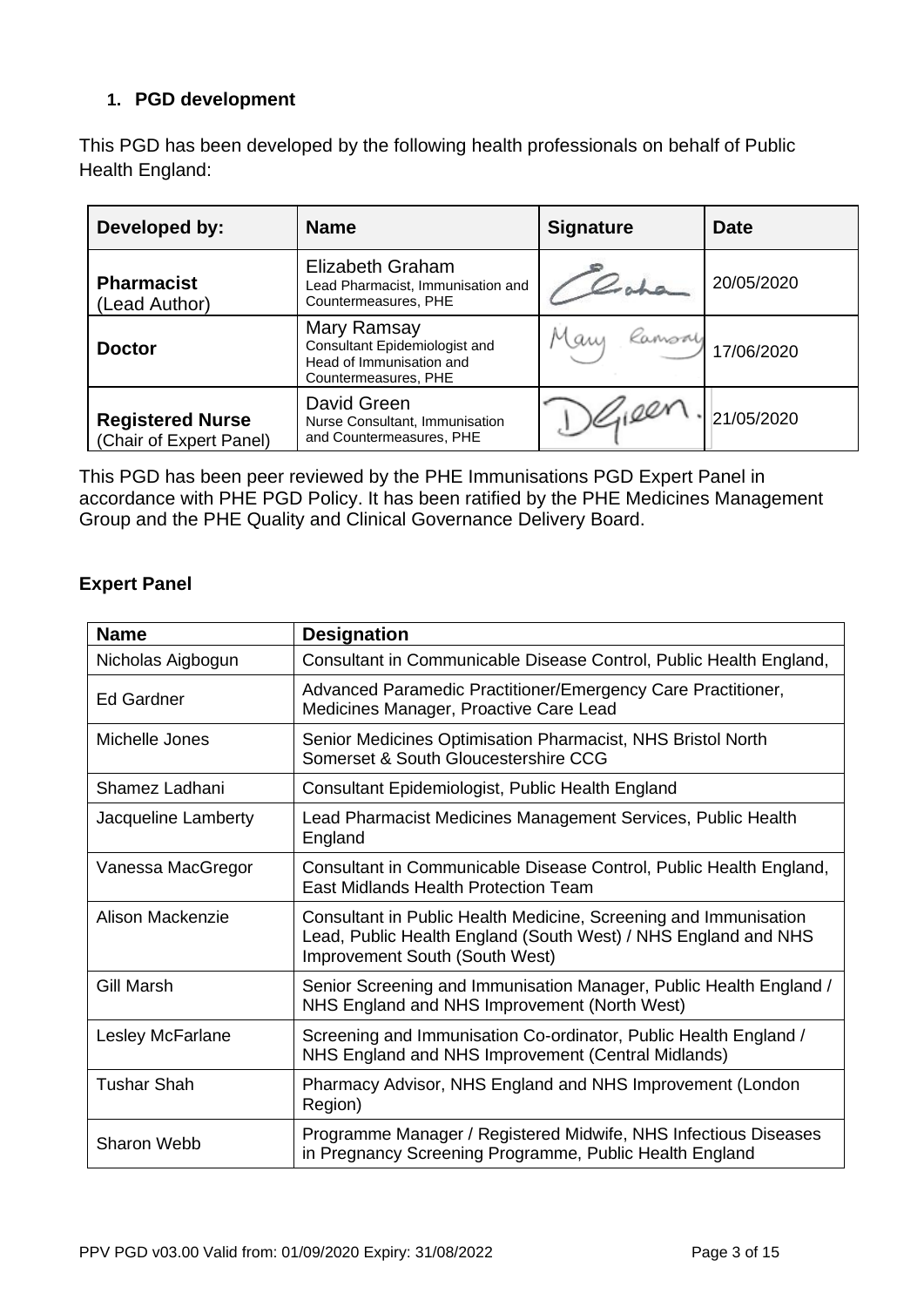#### **2. Organisational authorisations**

The PGD is not legally valid until it has had the relevant organisational authorisation.

It is the responsibility of the organisation that has legal authority to authorise the PGD, to ensure that all legal and governance requirements are met. The authorising body accepts governance responsibility for the appropriate use of the PGD.

#### **NHS England and NHS Improvement (North West)** authorises this PGD for use by the services or providers listed below:

Authorised for use by the following organisations and/or services Immunisation services in Lancashire, South Cumbria, Cheshire and Merseyside commissioned by NHS England and NHS Improvement (North West).

<span id="page-3-0"></span>Limitations to authorisation Users of this PGD should note that where they are commissioned to immunise certain groups, this PGD does not constitute permission to offer immunisation beyond groups they are commissioned to immunise.

| Organisational approval (legal requirement) |                         |                |             |
|---------------------------------------------|-------------------------|----------------|-------------|
| <b>Role</b>                                 | <b>Name</b>             | <b>Sign</b>    | <b>Date</b> |
| <b>Medical Director for System</b>          | <b>Dr Kieran Murphy</b> |                |             |
| Improvement and                             |                         |                | 03/08/2020  |
| <b>Professional Standards</b>               |                         | $M$ uen ///an/ |             |
| NHS England and NHS                         |                         |                |             |
| Improvement, North West                     |                         |                |             |
| Region                                      |                         |                |             |

| Additional signatories according to locally agreed policy |             |             |             |
|-----------------------------------------------------------|-------------|-------------|-------------|
| <b>Role</b>                                               | <b>Name</b> | <b>Sign</b> | <b>Date</b> |
| <b>Authorisation by</b>                                   |             |             |             |
| Independent                                               |             |             |             |
| <b>Contractor/Provider</b>                                |             |             |             |
|                                                           |             |             |             |
|                                                           |             |             |             |
|                                                           |             |             |             |
|                                                           |             |             |             |
|                                                           |             |             |             |
|                                                           |             |             |             |
|                                                           |             |             |             |
|                                                           |             |             |             |
|                                                           |             |             |             |

Local enquiries regarding the use of this PGD may be directed to: [england.lancashiresit@nhs.net](mailto:england.lancashiresit@nhs.net) for Lancashire and South Cumbria providers and [england.cm-imms@nhs.net](mailto:england.cm-imms@nhs.net) for Cheshire and Merseyside providers.

Section 7 provides a practitioner authorisation sheet. Individual practitioners must be authorised by name to work to this PGD. Alternative practitioner authorisation sheets may be used where appropriate in accordance with local policy, but this should be an individual agreement or a multiple practitioner authorisation sheet as included at the end of this PGD.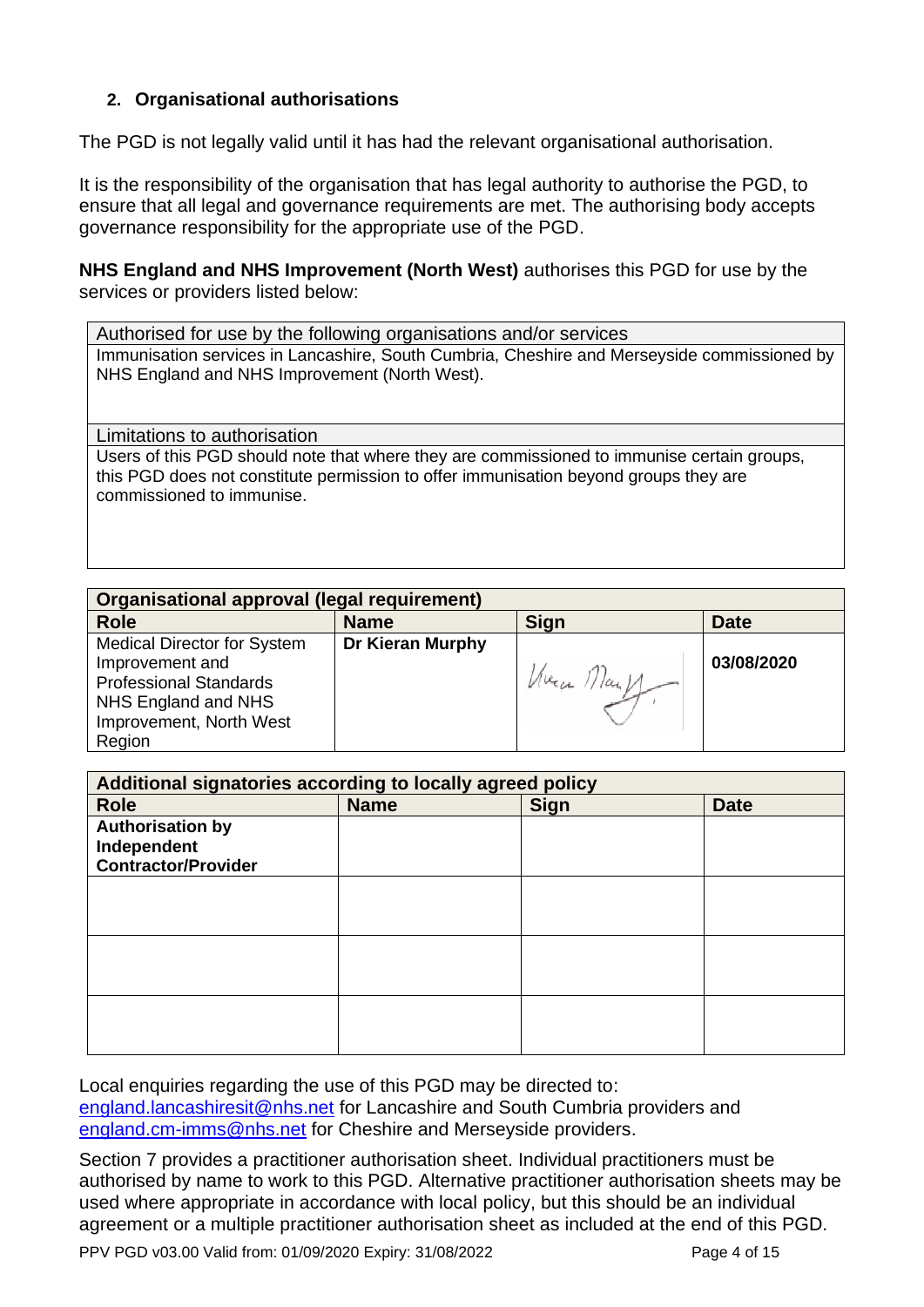## **3. Characteristics of staff**

<span id="page-4-0"></span>

| <b>Qualifications and</b><br>professional registration | Registered professional with one of the following bodies:<br>nurses and midwives currently registered with the Nursing and<br>Midwifery Council (NMC)<br>pharmacists currently registered with the General Pharmaceutical<br>$\bullet$<br>Council (GPhC) (Note: This PGD is not relevant to privately<br>provided community pharmacy services)<br>paramedics and physiotherapists currently registered with the<br>Health and Care Professions Council (HCPC)<br>The practitioners above must also fulfil the <b>Additional requirements</b><br>detailed below.<br>Check Section 2 Limitations to authorisation to confirm whether all<br>practitioners listed above have organisational authorisation to work<br>under this PGD.                                                                                                                                                                                                                                                                                                                                                                                                                                                                                                                                                                                                                                                                                                          |
|--------------------------------------------------------|--------------------------------------------------------------------------------------------------------------------------------------------------------------------------------------------------------------------------------------------------------------------------------------------------------------------------------------------------------------------------------------------------------------------------------------------------------------------------------------------------------------------------------------------------------------------------------------------------------------------------------------------------------------------------------------------------------------------------------------------------------------------------------------------------------------------------------------------------------------------------------------------------------------------------------------------------------------------------------------------------------------------------------------------------------------------------------------------------------------------------------------------------------------------------------------------------------------------------------------------------------------------------------------------------------------------------------------------------------------------------------------------------------------------------------------------|
| <b>Additional requirements</b>                         | Additionally, practitioners:<br>must be authorised by name as an approved practitioner under<br>the current terms of this PGD before working to it<br>must have undertaken appropriate training for working under<br>$\bullet$<br>PGDs for supply/administration of medicines<br>must be competent in the use of PGDs (see NICE Competency<br>framework for health professionals using PGDs)<br>must be familiar with the vaccine product and alert to changes in<br>the Summary of Product Characteristics (SPC), Immunisation<br>Against Infectious Disease (the 'Green Book'), and national and<br>local immunisation programmes<br>must have undertaken training appropriate to this PGD as<br>$\bullet$<br>required by local policy and in line with the National Minimum<br><b>Standards and Core Curriculum for Immunisation Training</b><br>must be competent to undertake immunisation and to discuss<br>$\bullet$<br>issues related to immunisation<br>must be competent in the handling and storage of vaccines, and<br>$\bullet$<br>management of the cold chain<br>must be competent in the recognition and management of<br>anaphylaxis<br>must have access to the PGD and associated online resources<br>should fulfil any additional requirements defined by local policy<br>$\bullet$<br>The individual practitioner must be authorised by name, under<br>the current version of this PGD before working according to it. |
| <b>Continued training</b><br>requirements              | Practitioners must ensure they are up to date with relevant issues<br>and clinical skills relating to immunisation and management of<br>anaphylaxis, with evidence of appropriate Continued Professional<br>Development (CPD).<br>Practitioners should be constantly alert to any subsequent<br>recommendations from Public Health England and/or NHS England<br>and other sources of medicines information.<br>Note: The most current national recommendations should be<br>followed but a Patient Specific Direction (PSD) may be required to<br>administer the vaccine in line with updated recommendations that<br>are outside the criteria specified in this PGD.                                                                                                                                                                                                                                                                                                                                                                                                                                                                                                                                                                                                                                                                                                                                                                     |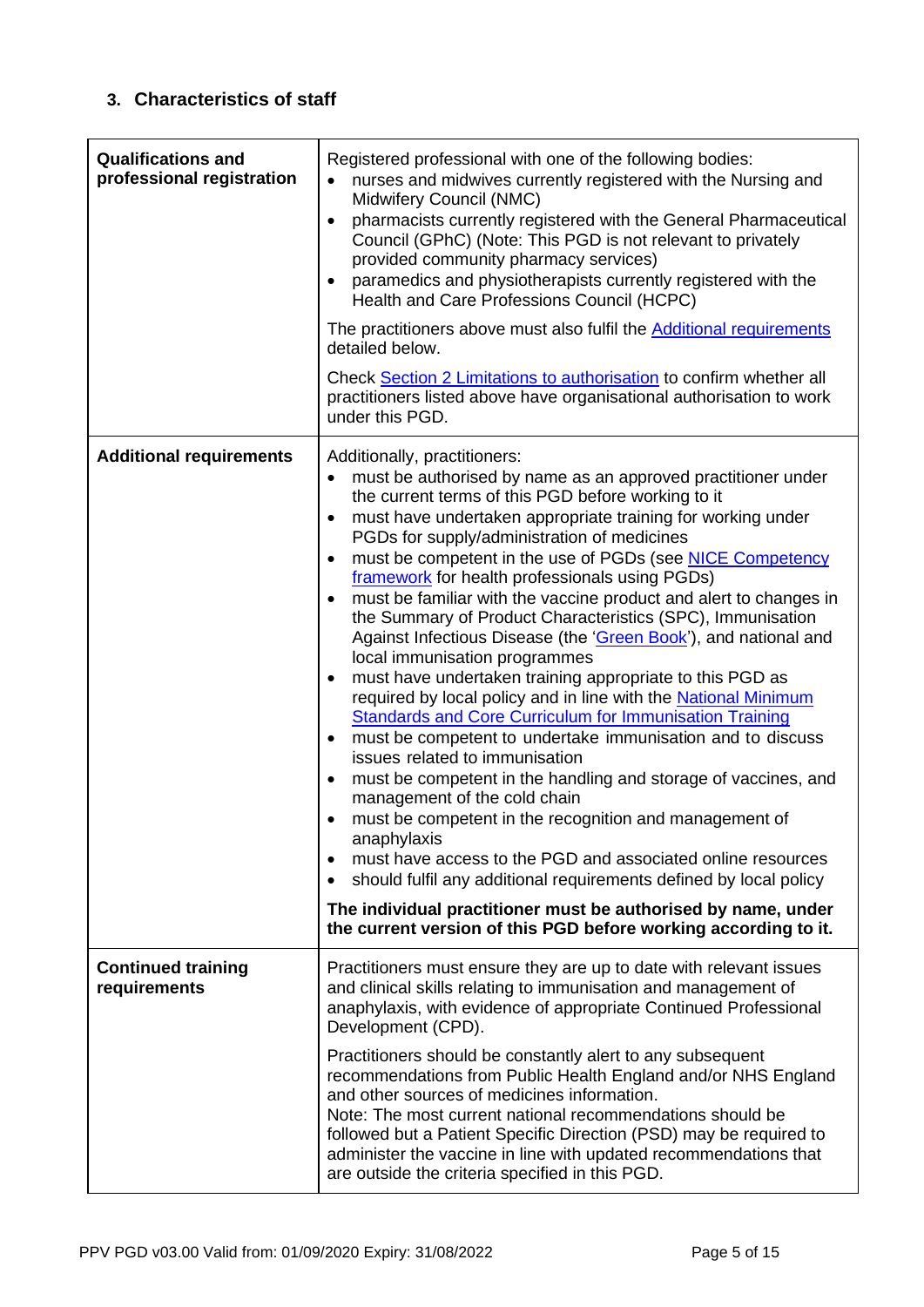## **4. Clinical condition or situation to which this PGD applies**

| <b>Clinical condition or</b><br>situation to which this<br><b>PGD applies</b> | Indicated for the active immunisation of individuals from 65 years of<br>age and individuals from 2 years of age in a clinical risk group, for<br>the prevention of pneumococcal disease in accordance with the<br>national immunisation programme, UK guidelines for the public<br>health management of clusters of serious pneumococcal disease in<br>closed settings and recommendations given in Chapter 25 of<br>Immunisation Against Infectious Disease: the 'Green Book'.                                                                                                                                                                                                                                                                                                                                                                                                                                                                                                                                                                                                         |
|-------------------------------------------------------------------------------|------------------------------------------------------------------------------------------------------------------------------------------------------------------------------------------------------------------------------------------------------------------------------------------------------------------------------------------------------------------------------------------------------------------------------------------------------------------------------------------------------------------------------------------------------------------------------------------------------------------------------------------------------------------------------------------------------------------------------------------------------------------------------------------------------------------------------------------------------------------------------------------------------------------------------------------------------------------------------------------------------------------------------------------------------------------------------------------|
| <b>Criteria for inclusion</b>                                                 | Individuals who:<br>are aged 65 years and over (including those 64 years old who<br>may be immunised during the influenza season and who will turn<br>65 years by the 31 March) <sup>2</sup><br>are aged 2 years and over and have a medical condition included<br>in the clinical risk groups defined in the Green Book Chapter 25<br>Table 25.2 (copy provided at Appendix A)<br>have asplenia, splenic dysfunction or chronic kidney disease (see<br>Appendix A) and require a pneumococcal polysaccharide vaccine<br>(PPV23) booster<br>are recommended vaccination by the local Health Protection<br>Team for the public health management of pneumococcal<br>disease in accordance with UK guidelines for the public health<br>management of clusters of serious pneumococcal disease in<br>closed settings<br>Note: Individuals at risk of frequent or continuous occupational<br>exposure to metal fumes (such as welders) should be considered for<br>immunisation taking into account exposure control measures in<br>place. This indication is outside the remit of this PGD. |
|                                                                               |                                                                                                                                                                                                                                                                                                                                                                                                                                                                                                                                                                                                                                                                                                                                                                                                                                                                                                                                                                                                                                                                                          |
| Criteria for exclusion <sup>3</sup>                                           | Individuals for whom no valid consent has been received.<br>Individuals who:<br>are less than 2 years of age<br>$\bullet$<br>have previously received PPV23 over the age of 2 years, except<br>individuals with asplenia, splenic dysfunction and chronic kidney<br>disease (see $\Delta$ ppendix $\Delta$ ) and those recommended vaccination<br>for the public health management of clusters of serious<br>pneumococcal disease in closed settings<br>have had a confirmed anaphylactic reaction to a previous dose of<br>PPV23 or to any component of the vaccine<br>have received pneumococcal conjugate vaccine (PCV) in the<br>preceding 8 weeks<br>are suffering from acute severe febrile illness (the presence of a<br>minor infection is not a contraindication for immunisation)                                                                                                                                                                                                                                                                                              |

Continued over page

<sup>3</sup> Exclusion under this PGD does not necessarily mean the medication is contraindicated, but it would be outside its remit and another form of authorisation will be required

PPV PGD v03.00 Valid from: 01/09/2020 Expiry: 31/08/2022 Page 6 of 15

<sup>2</sup> The NHS England Directed Enhanced Service (DES) for pneumococcal polysaccharide vaccination (PPV23) is renewed annually. Historically the DES allows PPV23 to be administered to those aged 64 years if they attain 65 years of age by the 31st March. This is to facilitate co-administration of both PPV23 and influenza vaccine at the same practice visit.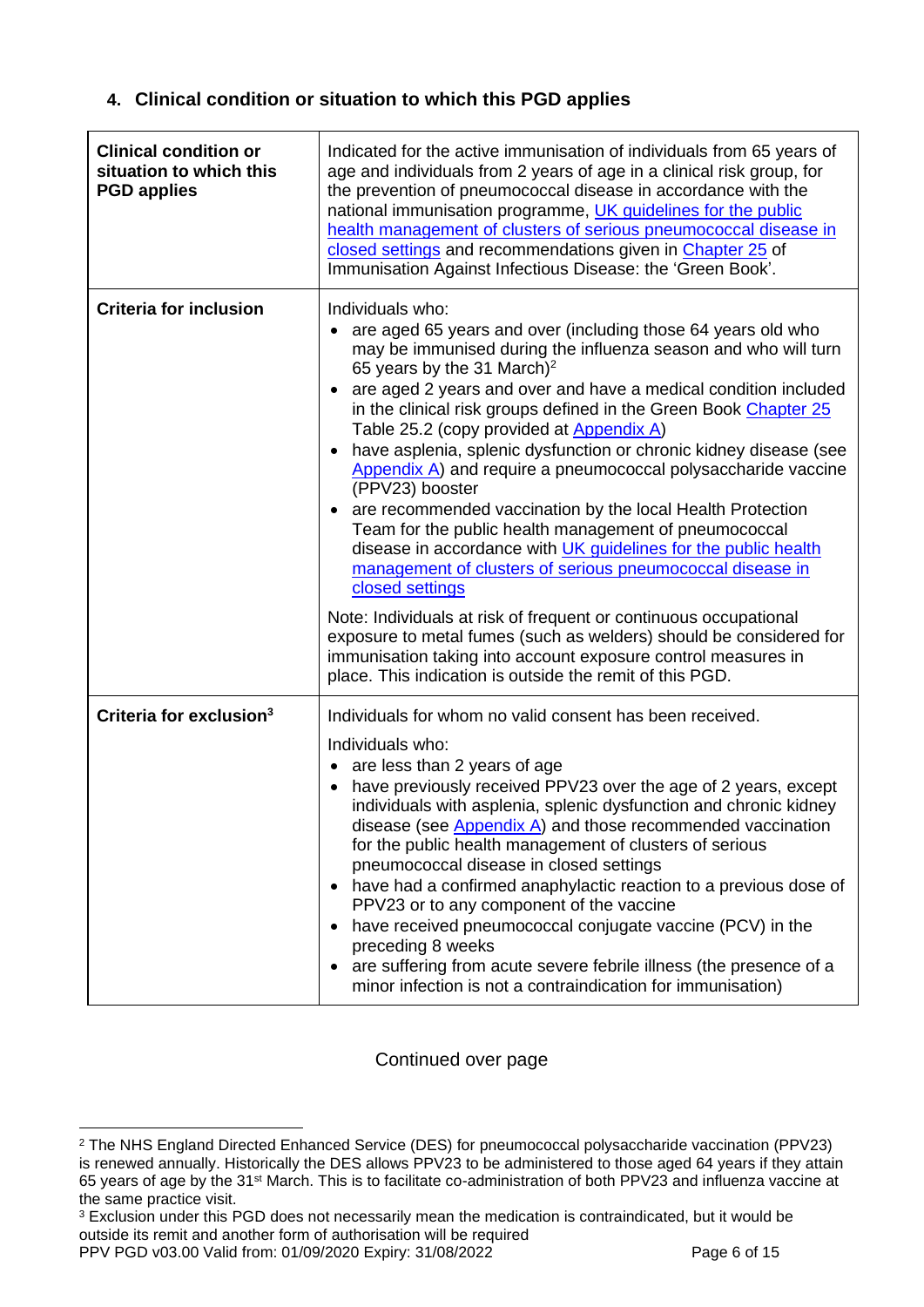| <b>Cautions including any</b><br>relevant action to be<br>taken | Antibody response may be impaired in those with immunological<br>impairment and those with an absent or dysfunctional spleen (see<br>Special considerations / additional information section regarding<br>appropriate timing of vaccination).                                                                                                                                |
|-----------------------------------------------------------------|------------------------------------------------------------------------------------------------------------------------------------------------------------------------------------------------------------------------------------------------------------------------------------------------------------------------------------------------------------------------------|
| Action to be taken if the<br>patient is excluded                | If aged less than 2 years PPV23 is not indicated, ensure PCV<br>immunisation is up-to-date.                                                                                                                                                                                                                                                                                  |
|                                                                 | If PPV23 has previously been received over the age of 2 years and<br>the individual does not have asplenia, splenic dysfunction or chronic<br>kidney disease (see $Appendix A$ ) and the individual is not<br>recommended vaccination for the public health management of<br>clusters of serious pneumococcal disease in closed settings, further<br>PPV23 is not indicated. |
|                                                                 | Individuals who have received PCV in the preceding 8 weeks<br>postpone immunisation until 8 weeks has elapsed.                                                                                                                                                                                                                                                               |
|                                                                 | In case of postponement due to acute severe febrile illness, advise<br>when the individual can be vaccinated and ensure another<br>appointment is arranged.                                                                                                                                                                                                                  |
|                                                                 | Seek appropriate advice from the local Screening and Immunisation<br>Team, local Health Protection Team or the individual's clinician as<br>required.                                                                                                                                                                                                                        |
|                                                                 | The risk to the individual of not being immunised must be taken<br>into account.                                                                                                                                                                                                                                                                                             |
|                                                                 | Document the reason for exclusion and any action taken in the<br>individual's clinical records.                                                                                                                                                                                                                                                                              |
|                                                                 | Inform or refer to the GP or a prescriber as appropriate.                                                                                                                                                                                                                                                                                                                    |
| Action to be taken if the<br>patient or carer declines          | Informed consent, from the individual or a person legally able to act<br>on the person's behalf, must be obtained for each administration.                                                                                                                                                                                                                                   |
| treatment                                                       | Advise the individual/parent/carer about the protective effects of the<br>vaccine, the risks of infection and potential complications of disease.                                                                                                                                                                                                                            |
|                                                                 | Document advice given and the decision reached.                                                                                                                                                                                                                                                                                                                              |
|                                                                 | Inform or refer to the GP as appropriate.                                                                                                                                                                                                                                                                                                                                    |
| <b>Arrangements for referral</b><br>for medical advice          | As per local policy                                                                                                                                                                                                                                                                                                                                                          |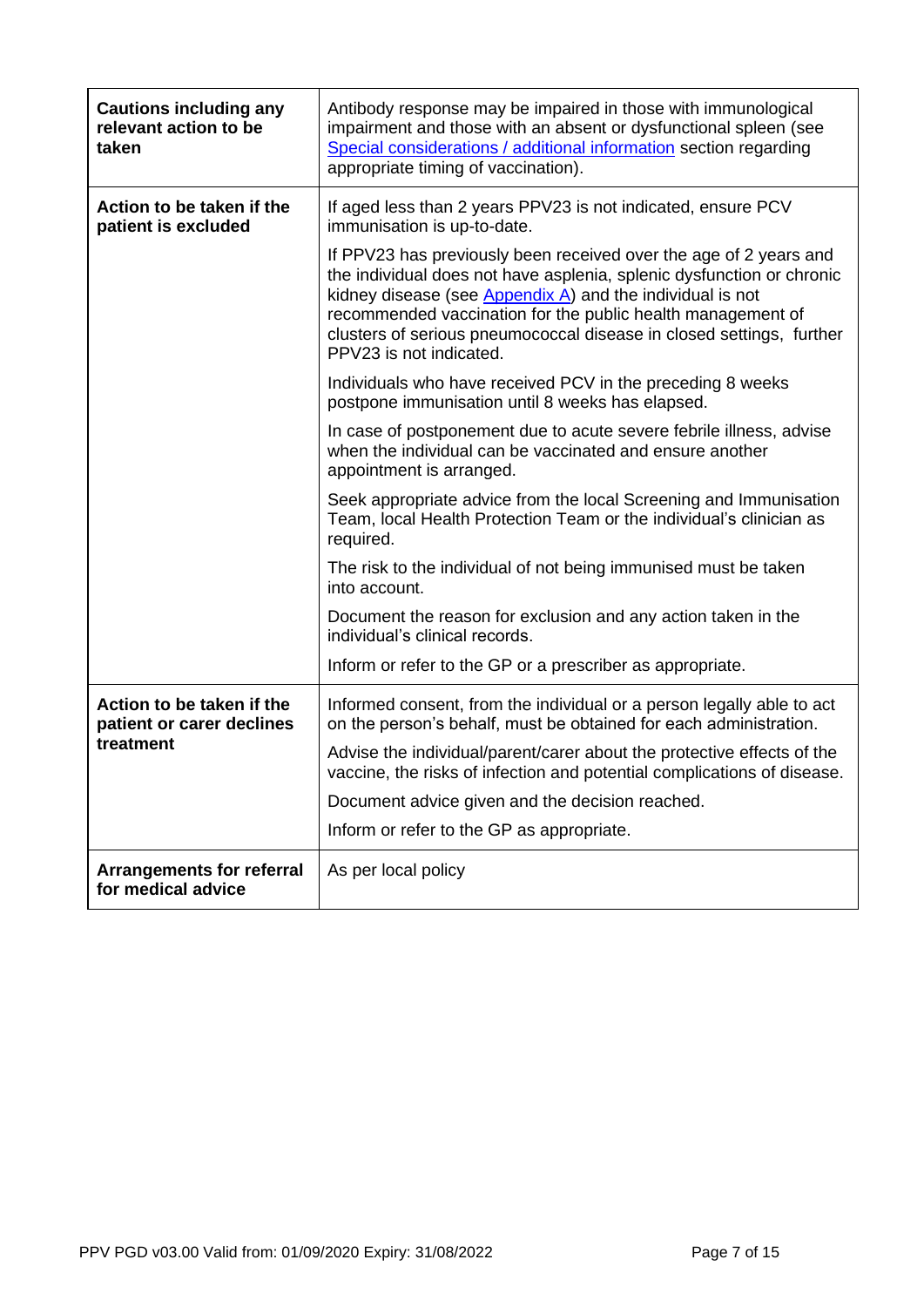## **5. Description of treatment**

| Name, strength &<br>formulation of drug | 23-valent pneumococcal polysaccharide vaccine (PPV):<br>Pneumococcal polysaccharide vaccine <sup>4</sup> , 0.5ml solution for<br>injection in a vial or pre-filled syringe, with each 0.5ml dose                                                                                                                                                                                                      |
|-----------------------------------------|-------------------------------------------------------------------------------------------------------------------------------------------------------------------------------------------------------------------------------------------------------------------------------------------------------------------------------------------------------------------------------------------------------|
|                                         | containing 25 micrograms of each of the following 23<br>pneumococcal polysaccharide serotypes: 1, 2, 3, 4, 5, 6B, 7F, 8,<br>9N, 9V, 10A, 11A, 12F, 14, 15B, 17F, 18C, 19F, 19A, 20, 22F,<br>23F, 33F.                                                                                                                                                                                                 |
|                                         | Pneumovax <sup>®</sup> 23 solution for injection in a pre-filled syringe                                                                                                                                                                                                                                                                                                                              |
| Legal category                          | Prescription only medicine (POM)                                                                                                                                                                                                                                                                                                                                                                      |
| <b>Black triangle</b> ▼                 | <b>No</b>                                                                                                                                                                                                                                                                                                                                                                                             |
| Off-label use                           | Administration of a further dose of PPV23 to high-risk individuals<br>who have already received a dose of PPV23 more than 12 months<br>previously is off-label but may be recommended in accordance with<br>the UK guidelines for the public health management of clusters of<br>serious pneumococcal disease in closed settings.                                                                     |
|                                         | Vaccine should be stored according to the conditions detailed in the<br>Storage section below. However, in the event of an inadvertent or<br>unavoidable deviation of these conditions refer to PHE Vaccine<br>Incident Guidance. Where vaccine is assessed in accordance with<br>these guidelines as appropriate for continued use this would<br>constitute off-label administration under this PGD. |
|                                         | Where a vaccine is recommended off-label consider, as part of the<br>consent process, informing the individual/parent/carer that the<br>vaccine is being offered in accordance with national guidance but<br>that this is outside the product licence.                                                                                                                                                |
| Route / method of<br>administration     | Administer by intramuscular or subcutaneous injection. The preferred<br>site is the deltoid region of the upper arm.                                                                                                                                                                                                                                                                                  |
|                                         | The intramuscular route is routinely used because localised<br>reactions are more common when vaccines are given<br>subcutaneously. However, for individuals with a bleeding disorder,<br>vaccines may alternatively be given by subcutaneous injection to<br>reduce the risk of bleeding.                                                                                                            |
|                                         | When administering at the same time as other vaccines care should<br>be taken to ensure that the appropriate route of injection is used for<br>all the vaccinations.                                                                                                                                                                                                                                  |
|                                         | The vaccines should be given at separate sites, preferably in<br>different limbs. If given in the same limb, they should be given at<br>least 2.5cm apart. The site at which each vaccine was given should<br>be noted in the individual's records.                                                                                                                                                   |
|                                         | The vaccine's normal appearance is a clear colourless solution.                                                                                                                                                                                                                                                                                                                                       |
|                                         | The vaccine should be visually inspected for particulate matter and<br>discoloration prior to administration. In the event of any foreign                                                                                                                                                                                                                                                             |
| Continued over page                     |                                                                                                                                                                                                                                                                                                                                                                                                       |

PPV PGD v03.00 Valid from: 01/09/2020 Expiry: 31/08/2022 Page 8 of 15  $4$  Given the current UK supply shortages it is anticipated vaccine presented under the Pneumovax® brand may enter the UK market. This PGD includes the provision of any PPV23 vaccine where it is recommended for administration as part of the national programme and brought to the UK market as a licensed product.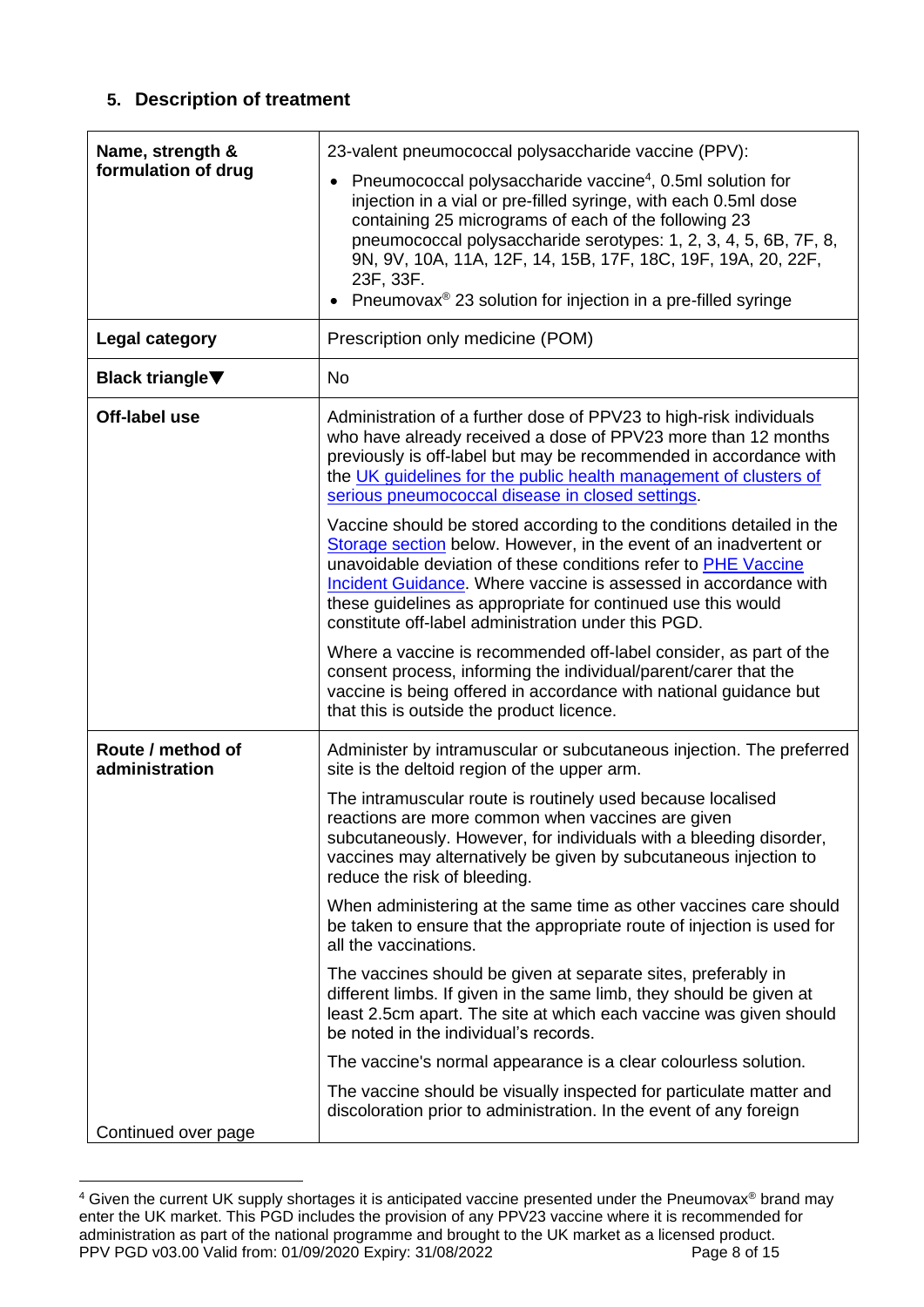<span id="page-8-0"></span>

| Route / method of<br>administration<br>(continued)<br>Dose and frequency of<br>administration | particulate matter and/or variation of physical aspect being observed,<br>do not administer the vaccine.<br>The vaccine's SPC provides further guidance on administration and<br>is available from the electronic Medicines Compendium website:<br>www.medicines.org.uk<br>Single 0.5ml dose.<br>Individuals with asplenia, splenic dysfunction or chronic kidney<br>disease (see Appendix A) should be revaccinated at 5 year intervals.<br>PPV23 should be offered to high-risk individuals recommended<br>vaccination by the local Health Protection Team for the public health |
|-----------------------------------------------------------------------------------------------|------------------------------------------------------------------------------------------------------------------------------------------------------------------------------------------------------------------------------------------------------------------------------------------------------------------------------------------------------------------------------------------------------------------------------------------------------------------------------------------------------------------------------------------------------------------------------------|
|                                                                                               | management of pneumococcal disease in accordance with UK<br>guidelines for the public health management of clusters of serious<br>pneumococcal disease in closed settings, unless they have received<br>PPV23 in the previous 12 months.<br>Revaccination is not routinely indicated for other individuals.                                                                                                                                                                                                                                                                        |
| <b>Duration of treatment</b>                                                                  | Single 0.5ml dose (see Dose and frequency of administration<br>regarding indications for revaccination).                                                                                                                                                                                                                                                                                                                                                                                                                                                                           |
| Quantity to be supplied /<br>administered                                                     | Single 0.5ml dose.                                                                                                                                                                                                                                                                                                                                                                                                                                                                                                                                                                 |
| <b>Supplies</b>                                                                               | Vaccines that are not centrally procured should be ordered from the<br>manufacturer/wholesalers. Vaccines that are centrally procured<br>should be ordered via ImmForm.                                                                                                                                                                                                                                                                                                                                                                                                            |
|                                                                                               | Protocols for the ordering, storage and handling of vaccines should<br>be followed to prevent vaccine wastage (see Green Book Chapter 3).                                                                                                                                                                                                                                                                                                                                                                                                                                          |
| <b>Storage</b>                                                                                | Store at $+2^{\circ}$ C to $+8^{\circ}$ C.<br>Store in original packaging in order to protect from light.<br>Do not freeze.<br>In the event of an inadvertent or unavoidable deviation of these                                                                                                                                                                                                                                                                                                                                                                                    |
|                                                                                               | conditions, vaccine that has been stored outside the conditions<br>stated above should be quarantined and risk assessed for suitability<br>of continued off-label use or appropriate disposal. Refer to PHE<br>Vaccine Incident Guidance.                                                                                                                                                                                                                                                                                                                                          |
| <b>Disposal</b>                                                                               | Equipment used for immunisation, including used vials, ampoules, or<br>discharged vaccines in a syringe or applicator, should be disposed of<br>safely in a UN-approved puncture-resistant 'sharps' box, according<br>to local authority regulations and guidance in the technical<br>memorandum 07-01: Safe management of healthcare waste<br>(Department of Health, 2013).                                                                                                                                                                                                       |
| <b>Drug interactions</b>                                                                      | Immunological response may be diminished in those receiving<br>immunosuppressive treatment, but it is important to still immunise<br>this group.                                                                                                                                                                                                                                                                                                                                                                                                                                   |
|                                                                                               | PPV23 may be given at the same time as other vaccines.                                                                                                                                                                                                                                                                                                                                                                                                                                                                                                                             |
|                                                                                               | PPV23 can also be given at the same time as shingles vaccine,<br>Zostavax <sup>®</sup> , as recommended in the 'Green Book' following<br>assessment of the evidence, concluding that there is no reduction in<br>the effectiveness of Zostavax <sup>®</sup> .                                                                                                                                                                                                                                                                                                                      |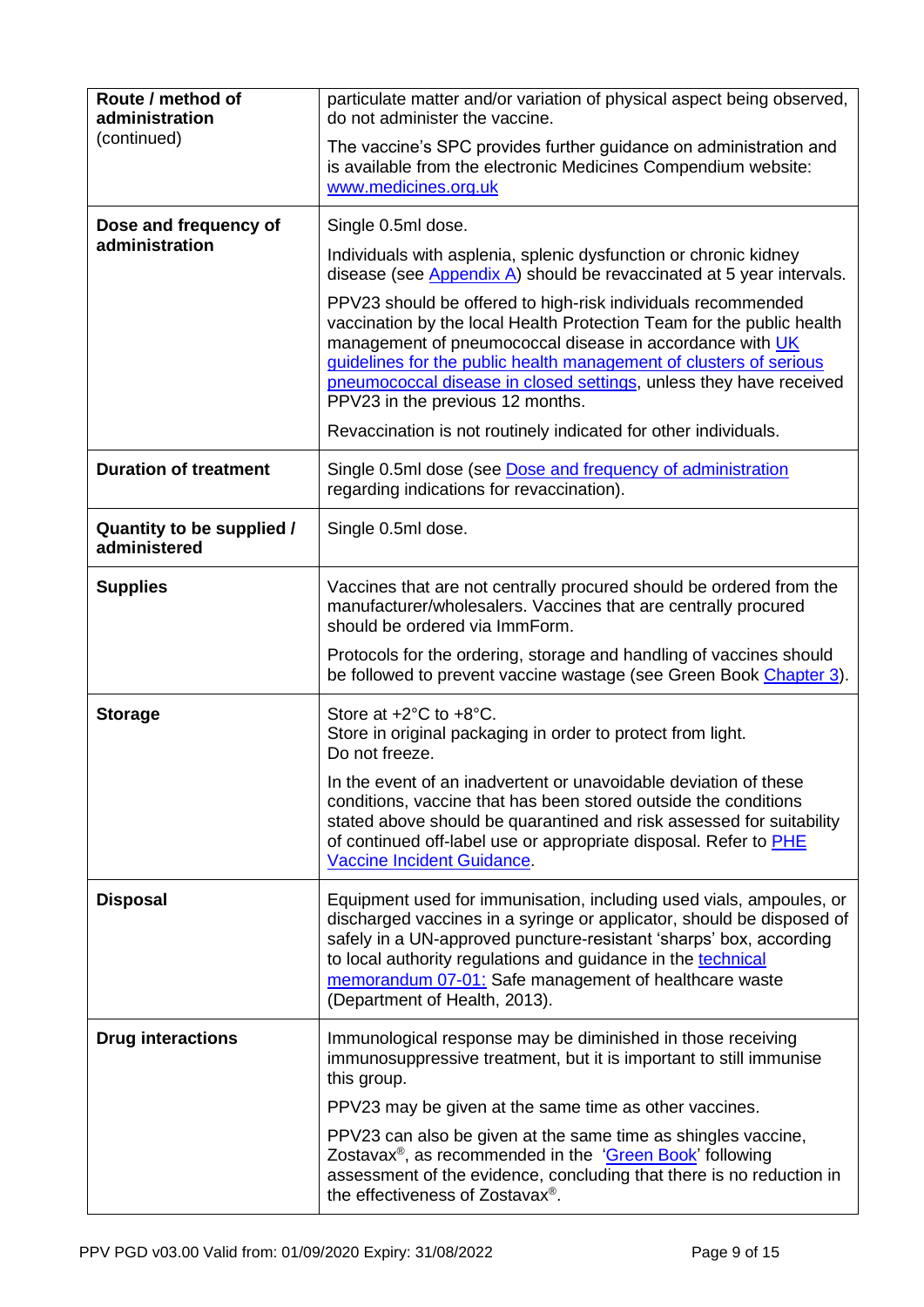| <b>Identification &amp;</b><br>management of adverse      | Local reactions following vaccination are very common including<br>pain, swelling, induration and/or redness at the injection site.                                                                                                                                                                                                                   |
|-----------------------------------------------------------|-------------------------------------------------------------------------------------------------------------------------------------------------------------------------------------------------------------------------------------------------------------------------------------------------------------------------------------------------------|
| reactions                                                 | A low-grade fever may occur.                                                                                                                                                                                                                                                                                                                          |
|                                                           | The most common systemic adverse events reported are<br>asthenia/fatigue, myalgia and headache.                                                                                                                                                                                                                                                       |
|                                                           | Hypersensitivity reactions and anaphylaxis can occur but are very<br>rare.                                                                                                                                                                                                                                                                            |
|                                                           | Other adverse events have been reported in clinical trials and post-<br>marketing surveillance but the frequency of these is not known.                                                                                                                                                                                                               |
|                                                           | A detailed list of adverse reactions is available in the vaccine's SPC,<br>which is available from the electronic Medicines Compendium<br>website:                                                                                                                                                                                                    |
|                                                           | www.medicines.org.uk                                                                                                                                                                                                                                                                                                                                  |
| <b>Reporting procedure of</b><br>adverse reactions        | Healthcare professionals and individuals/parents/carers are<br>encouraged to report suspected adverse reactions to the Medicines<br>and Healthcare products Regulatory Agency (MHRA) using the<br>Yellow Card reporting scheme: http://yellowcard.mhra.gov.uk                                                                                         |
|                                                           | Any adverse reaction to a vaccine should be documented in the<br>individual's record and the individual's GP should be informed.                                                                                                                                                                                                                      |
| Written information to be<br>given to patient or carer    | Offer the marketing authorisation holder's patient information leaflet<br>(PIL) provided with the vaccine.                                                                                                                                                                                                                                            |
|                                                           | Immunisation promotional material may be provided as appropriate:<br><b>Splenectomy leaflet</b><br>Available from: www.gov.uk/government/collections/immunisation                                                                                                                                                                                     |
| Patient advice / follow up<br>treatment                   | Inform the individual/parent/carer of possible side effects and their<br>management.                                                                                                                                                                                                                                                                  |
|                                                           | Vaccination may not result in complete protection in all recipients.                                                                                                                                                                                                                                                                                  |
|                                                           | Individuals at especially increased risk of serious pneumococcal<br>infection (such as individuals with asplenia, splenic dysfunction and<br>those who have received immunosuppressive therapy for any<br>reason), should be advised regarding the possible need for early<br>antimicrobial treatment in the event of severe, sudden febrile illness. |
|                                                           | The individual/parent/carer should be advised to seek medical<br>advice in the event of an adverse reaction.                                                                                                                                                                                                                                          |
| <b>Special considerations /</b><br>additional information | Ensure there is immediate access to adrenaline (epinephrine) 1 in<br>1000 injection and access to a telephone at the time of vaccination.                                                                                                                                                                                                             |
|                                                           | Minor illnesses without fever or systemic upset are not valid reasons<br>to postpone immunisation. If an individual is acutely unwell,<br>immunisation may be postponed until they have fully recovered.                                                                                                                                              |
|                                                           | Individuals who are a contact of pneumococcal disease do not<br>usually require PPV23. Immunisation may be indicated where there<br>is a confirmed cluster of serious pneumococcal disease in a closed<br>setting and should be on the advice of your local Health Protection<br>Team.                                                                |
| Continued over page                                       | Pneumococcal vaccines may be given to pregnant women when the<br>need for protection is required without delay. There is no evidence of<br>risk from vaccinating pregnant women or those who are breast-<br>feeding with inactivated viral or bacterial vaccines or toxoids.                                                                          |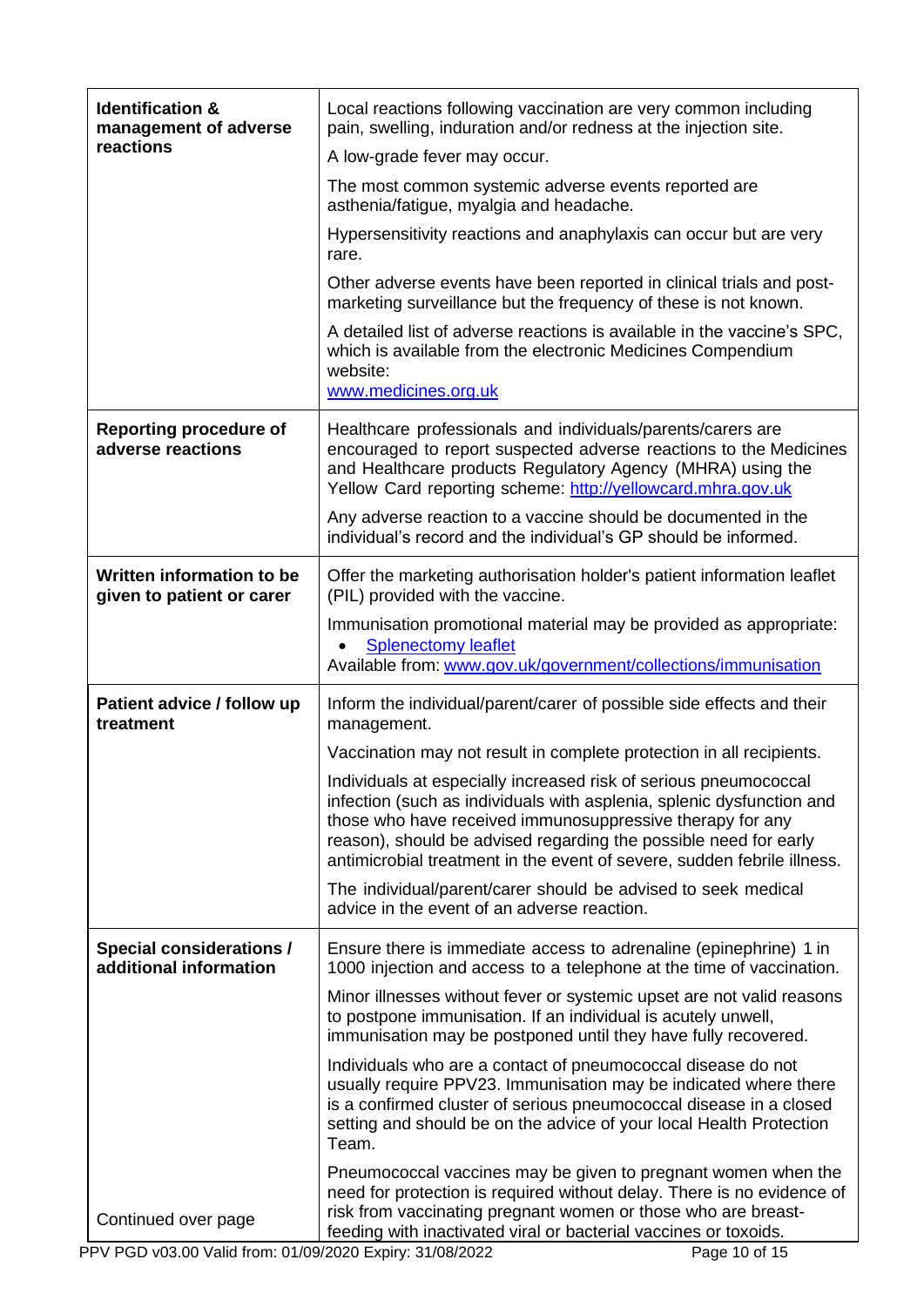<span id="page-10-0"></span>

| <b>Special considerations /</b><br>additional information | <b>Timing of vaccination</b>                                                                                                                                                                                                                                                                                                                                                                                                                                                                                                                                                                                                                                                                                                                      |  |
|-----------------------------------------------------------|---------------------------------------------------------------------------------------------------------------------------------------------------------------------------------------------------------------------------------------------------------------------------------------------------------------------------------------------------------------------------------------------------------------------------------------------------------------------------------------------------------------------------------------------------------------------------------------------------------------------------------------------------------------------------------------------------------------------------------------------------|--|
| (continued)                                               | Wherever possible, immunisation or boosting of immunosuppressed<br>or HIV-positive individuals should be either carried out before<br>immunosuppression occurs or deferred until an improvement in<br>immunity has been seen. The optimal timing for any vaccination<br>should be based upon a judgement about the relative need for rapid<br>protection and the likely response. For individuals due to commence<br>immunosuppressive treatments, inactivated vaccines should ideally<br>be administered at least two weeks before commencement. In some<br>cases this will not be possible and therefore vaccination may be<br>carried out at any time and re-immunisation considered after<br>treatment is finished and recovery has occurred. |  |
|                                                           | Ideally PPV23 should be given four to six weeks before elective<br>splenectomy or initiation of treatment such as chemotherapy or<br>radiotherapy. Where this is not possible, it can be given up to two<br>weeks before treatment.                                                                                                                                                                                                                                                                                                                                                                                                                                                                                                               |  |
|                                                           | If it is not practicable to vaccinate two weeks or more before<br>splenectomy, immunisation should be delayed until at least two<br>weeks after the operation.                                                                                                                                                                                                                                                                                                                                                                                                                                                                                                                                                                                    |  |
|                                                           | If it is not practicable to vaccinate two weeks or more before initiation<br>of chemotherapy and/or radiotherapy, immunisation should be<br>delayed until at least three months after completion of therapy in<br>order to maximise the response to the vaccine.                                                                                                                                                                                                                                                                                                                                                                                                                                                                                  |  |
|                                                           | Immunisation of these individuals should not be delayed if this is<br>likely to result in failure to vaccinate.                                                                                                                                                                                                                                                                                                                                                                                                                                                                                                                                                                                                                                   |  |
|                                                           | Splenectomy, chemotherapy or radiotherapy should never be<br>delayed to allow time for vaccination.                                                                                                                                                                                                                                                                                                                                                                                                                                                                                                                                                                                                                                               |  |
| <b>Records</b>                                            | Record:<br>that valid informed consent was given<br>$\bullet$<br>name of individual, address, date of birth and GP with whom the<br>$\bullet$<br>individual is registered<br>name of immuniser<br>$\bullet$<br>name and brand of vaccine<br>٠<br>date of administration<br>٠<br>dose, form and route of administration of vaccine<br>٠<br>quantity administered<br>٠<br>batch number and expiry date<br>$\bullet$<br>anatomical site of vaccination<br>$\bullet$<br>advice given, including advice given if excluded or declines<br>$\bullet$<br>immunisation<br>details of any adverse drug reactions and actions taken<br>$\bullet$<br>supplied via PGD<br>٠                                                                                    |  |
|                                                           | Records should be signed and dated (or a password-controlled<br>immuniser's record on e-records).                                                                                                                                                                                                                                                                                                                                                                                                                                                                                                                                                                                                                                                 |  |
|                                                           | All records should be clear, legible and contemporaneous.                                                                                                                                                                                                                                                                                                                                                                                                                                                                                                                                                                                                                                                                                         |  |
|                                                           | This information should be recorded in the individual's GP record.<br>Where vaccine is administered outside the GP setting appropriate<br>health records should be kept and the individual's GP informed.                                                                                                                                                                                                                                                                                                                                                                                                                                                                                                                                         |  |
| Continued over page                                       | The local Child Health Information Services team must be notified<br>using the appropriate documentation/pathway as required by any<br>local or contractual arrangement.                                                                                                                                                                                                                                                                                                                                                                                                                                                                                                                                                                          |  |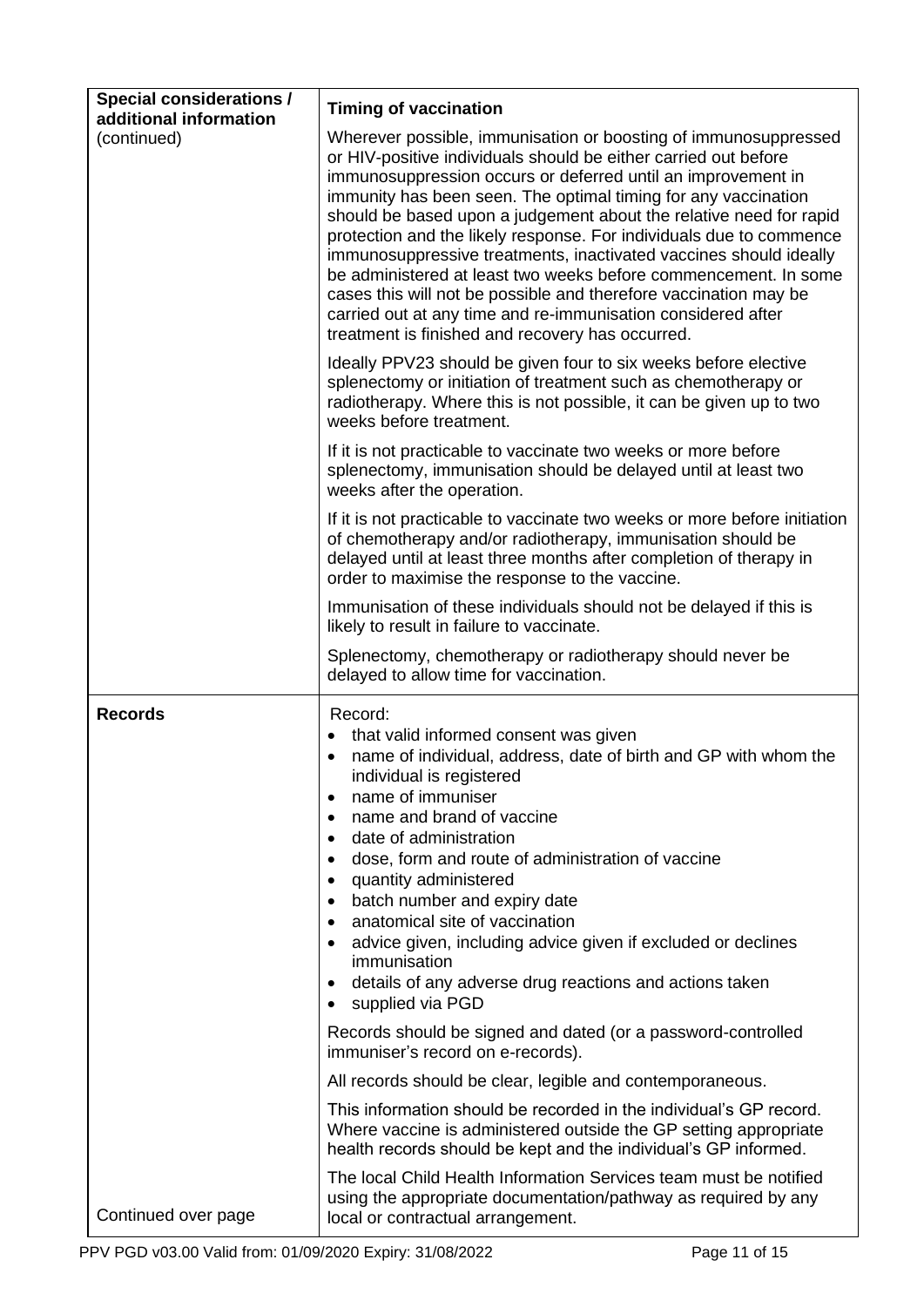| Records     | A record of all individuals receiving treatment under this PGD should |
|-------------|-----------------------------------------------------------------------|
| (continued) | also be kept for audit purposes in accordance with local policy.      |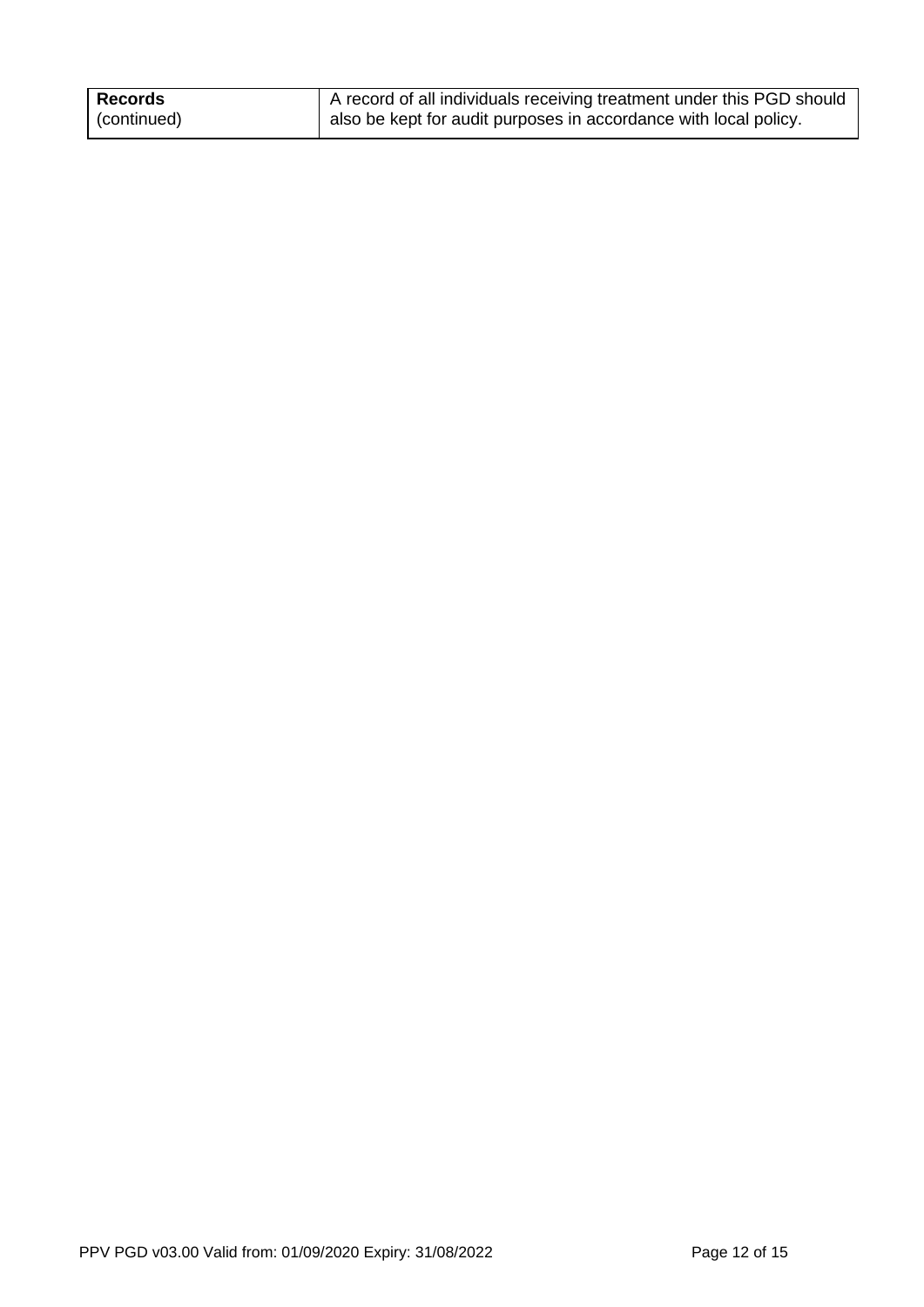## **6. Key references**

| <b>Key references</b> | Pneumococcal polysaccharide vaccine                                                                                                                                                                                                                                                                                                       |  |
|-----------------------|-------------------------------------------------------------------------------------------------------------------------------------------------------------------------------------------------------------------------------------------------------------------------------------------------------------------------------------------|--|
|                       | Immunisation Against Infectious Disease: The Green Book Chapter<br>25 last updated 13 January 2020.<br>https://www.gov.uk/government/collections/immunisation-against-<br>infectious-disease-the-green-book                                                                                                                               |  |
|                       | • Summary of Product Characteristic for pneumococcal<br>polysaccharide vaccine, Merck Sharp & Dohme Limited. Last<br>updated 1 August 2019.<br>http://www.medicines.org.uk/emc/medicine/1446                                                                                                                                              |  |
|                       | • Summary of Product Characteristic for pneumococcal<br>polysaccharide vaccine, Merck Sharp & Dohme Limited. Last<br>updated 1 August 2019.<br>https://www.medicines.org.uk/emc/product/9692/smpc                                                                                                                                         |  |
|                       | NHS public health functions agreement 2019-20 Service<br>specification No.8: Pneumococcal immunisation programme.<br>Published July 2019.<br>https://www.england.nhs.uk/publication/public-health-national-<br>service-specifications/                                                                                                    |  |
|                       | Enhanced Service Specification: Seasonal influenza and<br>$\bullet$<br>pneumococcal polysaccharide vaccination programme 2020/21.<br>Published 31 March 2020.<br>https://www.england.nhs.uk/publication/directed-enhanced-service-<br>specification-seasonal-influenza-and-pneumococcal-<br>polysaccharide-vaccination-programme-2020-21/ |  |
|                       | Guidelines for the public health management of clusters and<br>outbreaks of pneumococcal disease in closed settings with high-<br>risk individuals. Public Health England. Updated 21 February 2020.<br>https://www.gov.uk/government/publications/managing-clusters-of-<br>pneumococcal-disease-in-closed-settings                       |  |
|                       | <b>General</b>                                                                                                                                                                                                                                                                                                                            |  |
|                       | Health Technical Memorandum 07-01: Safe Management of<br>Healthcare Waste. Department of Health 20 March 2013<br>https://www.gov.uk/government/publications/guidance-on-the-safe-<br>management-of-healthcare-waste                                                                                                                       |  |
|                       | National Minimum Standards and Core Curriculum for<br>Immunisation Training. Published February 2018.<br>https://www.gov.uk/government/publications/national-minimum-<br>standards-and-core-curriculum-for-immunisation-training-for-                                                                                                     |  |
|                       | registered-healthcare-practitioners<br>NICE Medicines Practice Guideline 2 (MPG2): Patient Group                                                                                                                                                                                                                                          |  |
|                       | Directions. Published March 2017.<br>https://www.nice.org.uk/guidance/mpg2                                                                                                                                                                                                                                                                |  |
|                       | NICE MPG2 Patient group directions: competency framework for                                                                                                                                                                                                                                                                              |  |
|                       | health professionals using patient group directions. March 2017.<br>https://www.nice.org.uk/guidance/mpg2/resources                                                                                                                                                                                                                       |  |
|                       | <b>PHE Immunisation Collection</b><br>https://www.gov.uk/government/collections/immunisation                                                                                                                                                                                                                                              |  |
|                       | <b>PHE Vaccine Incident Guidance</b><br>https://www.gov.uk/government/publications/vaccine-incident-<br>guidance-responding-to-vaccine-errors                                                                                                                                                                                             |  |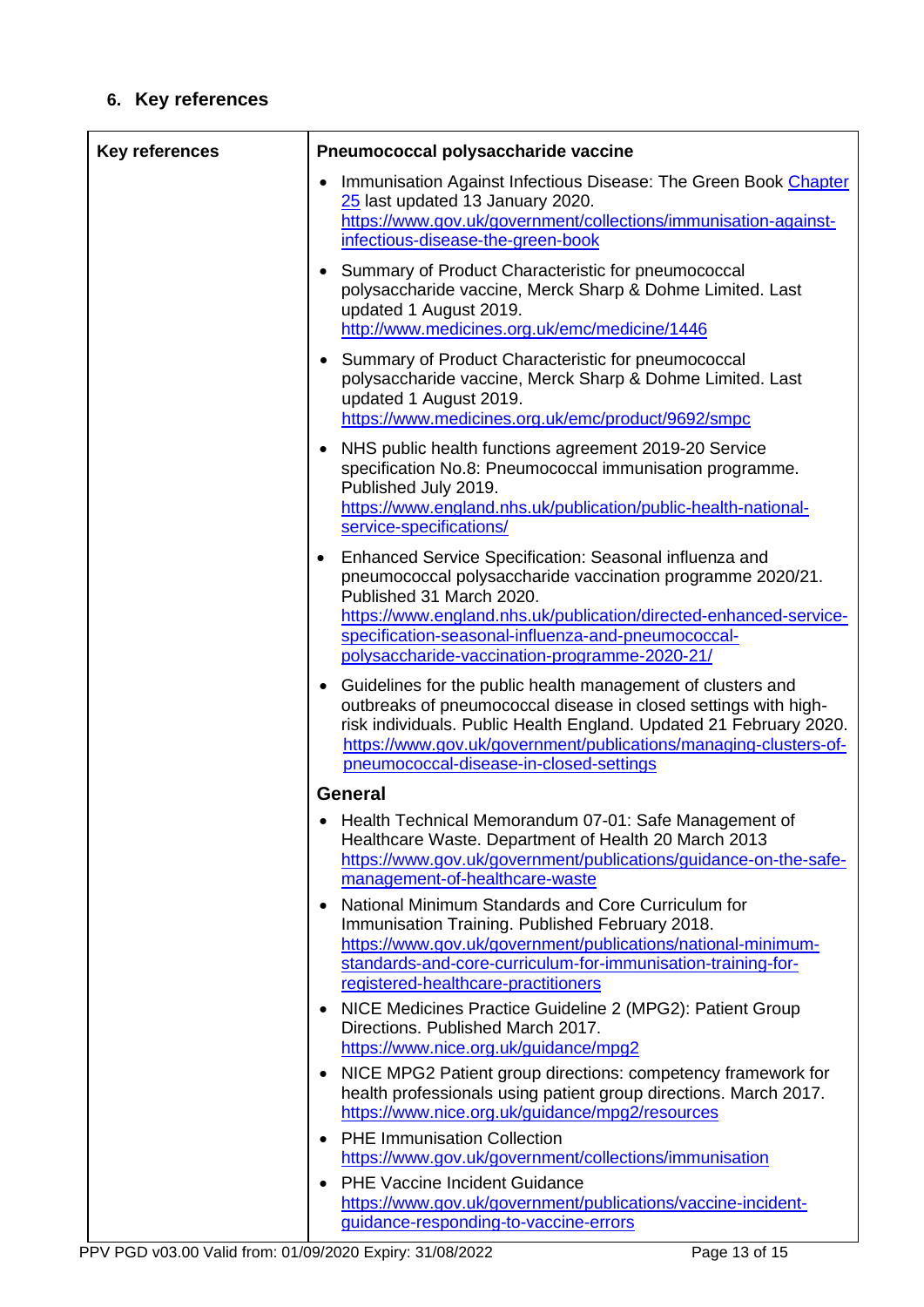#### **7. Practitioner authorisation sheet**

#### **PPV23 PGD v03.00 Valid from: 01/09/2020 Expiry: 31/08/2022**

Before signing this PGD, check that the document has had the necessary authorisations in section two. Without these, this PGD is not lawfully valid.

#### **Practitioner**

By signing this PGD you are indicating that you agree to its contents and that you will work within it.

PGDs do not remove inherent professional obligations or accountability.

It is the responsibility of each professional to practise only within the bounds of their own competence and professional code of conduct.

I confirm that I have read and understood the content of this PGD and that I am willing and competent to work to it within my professional code of conduct.

| Name | Designation | Signature | Date |
|------|-------------|-----------|------|
|      |             |           |      |
|      |             |           |      |
|      |             |           |      |
|      |             |           |      |
|      |             |           |      |
|      |             |           |      |
|      |             |           |      |

#### **Authorising manager**

I confirm that the practitioners named above have declared themselves suitably trained and competent to work under this PGD. I give authorisation on behalf of **insert name of organisation** 

for the above named health care professionals who have signed the PGD to work under it.

| Name | Designation | Signature | Date |
|------|-------------|-----------|------|
|      |             |           |      |

#### **Note to authorising manager**

Score through unused rows in the list of practitioners to prevent practitioner additions post managerial authorisation.

This authorisation sheet should be retained to serve as a record of those practitioners authorised to work under this PGD.